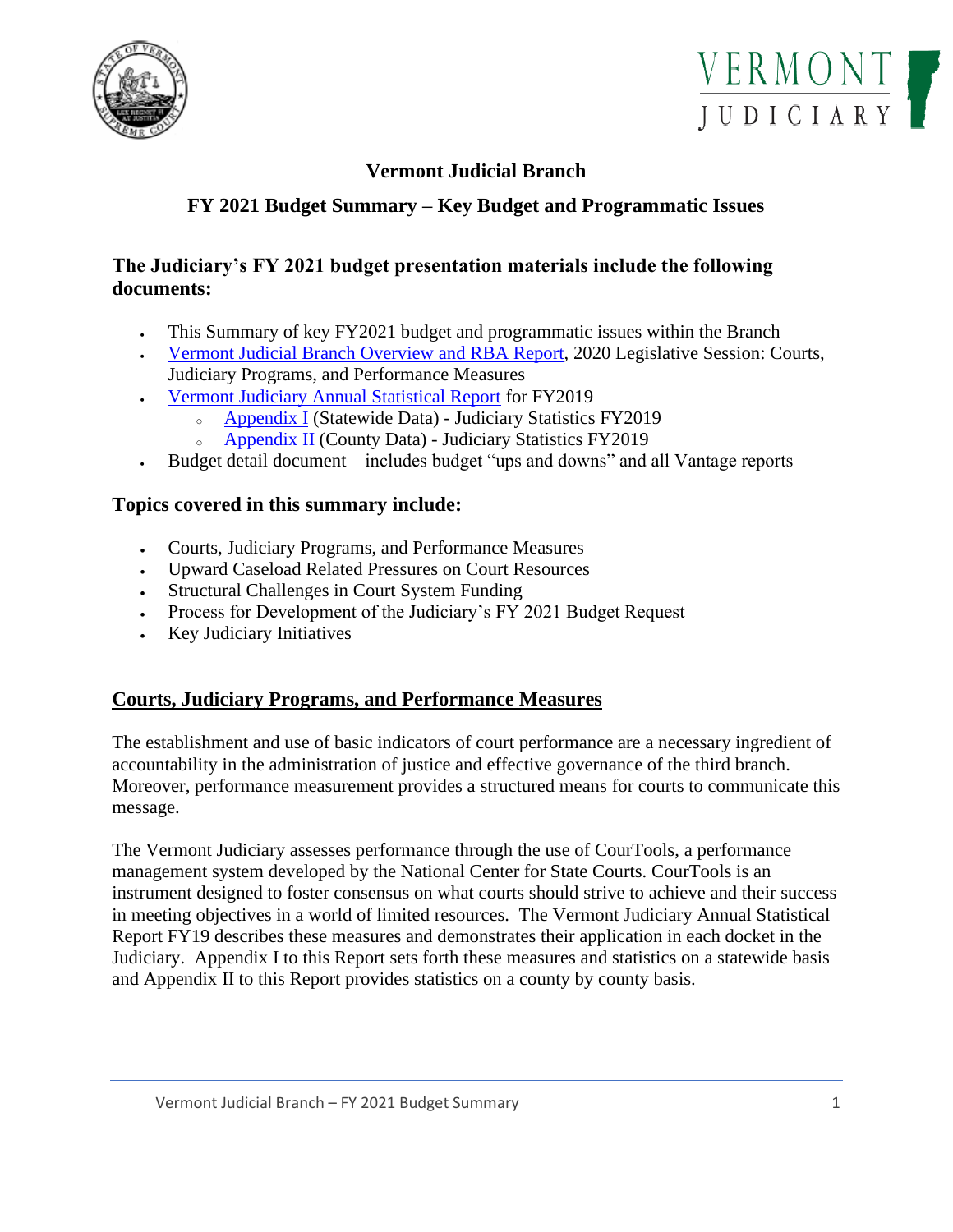The Vermont Judiciary also uses the Results Based Accountability model to measure performance of court programs. These programs include treatment court dockets, the Vermont Superior Court family mediation program, the parent coordination program, the Guardian ad Litem program, the Court Interpreter program, judicial and staff education programs, and educational programs designed to inform unrepresented litigants, parties in relief from abuse proceedings, and parties in divorce and parentage proceedings.

The document "Judicial Branch Overview and RBA Report, 2020 Legislative Session: Courts, Judiciary Programs, and Performance Measures," which accompanies the Judiciary's budget materials, sets forth in greater detail the Mission, Vision, and Principles for Administration of the Vermont Judiciary adopted by the Supreme Court, as well as performance measures established by the Judiciary, where applicable, and measurements of performance outcomes, to the extent they are available.

## **Upward Caseload Related Pressures on Court Resources**

## **Processing of Child in Need of Care or Supervision Cases (CHINS)**

While CHINS filings were down 19% in FY19 relative to FY18 these cases continue to present the courts with case processing challenges, as indicated by the fact that close to half (43%) of the cases were older than 98 days at disposition, and nearly one-third (32%) of the cases took longer than six months to be disposed. The Supreme Court has set a disposition goal of 98 days for these cases.

The vast majority (82%) of the CHINS cases filed were those involving allegations of child abuse or neglect. Other filings involved youth involved in truancy (12%) and beyond parental control (6%) proceedings. A review of the first half of filing data for FY20 suggest that overall filings of CHINS cases is not likely to change significantly.

## **Increase in Filings of Termination of Parental Rights Cases (TPR)**

TPR petitions increased in FY19 by 11% over FY18, and the clearance rate for these cases decreased significantly – from 106% to 88%. This means that more cases are being added than disposed, which in turn has resulted in over two thirds (67%) of cases not meeting the fivemonth disposition standard set by the Supreme Court. Because TPR filings often reflect the number of filings in the abuse/neglect arena of the previous year, we predict TPR filings to remain the same or decline slightly in FY20.

# **Increase in Filings of Youthful Offender Cases**

In 2017 the law changed to allow a State's Attorney to commence a proceeding in the Family Division of the Superior Court concerning a child who is alleged to have committed an offense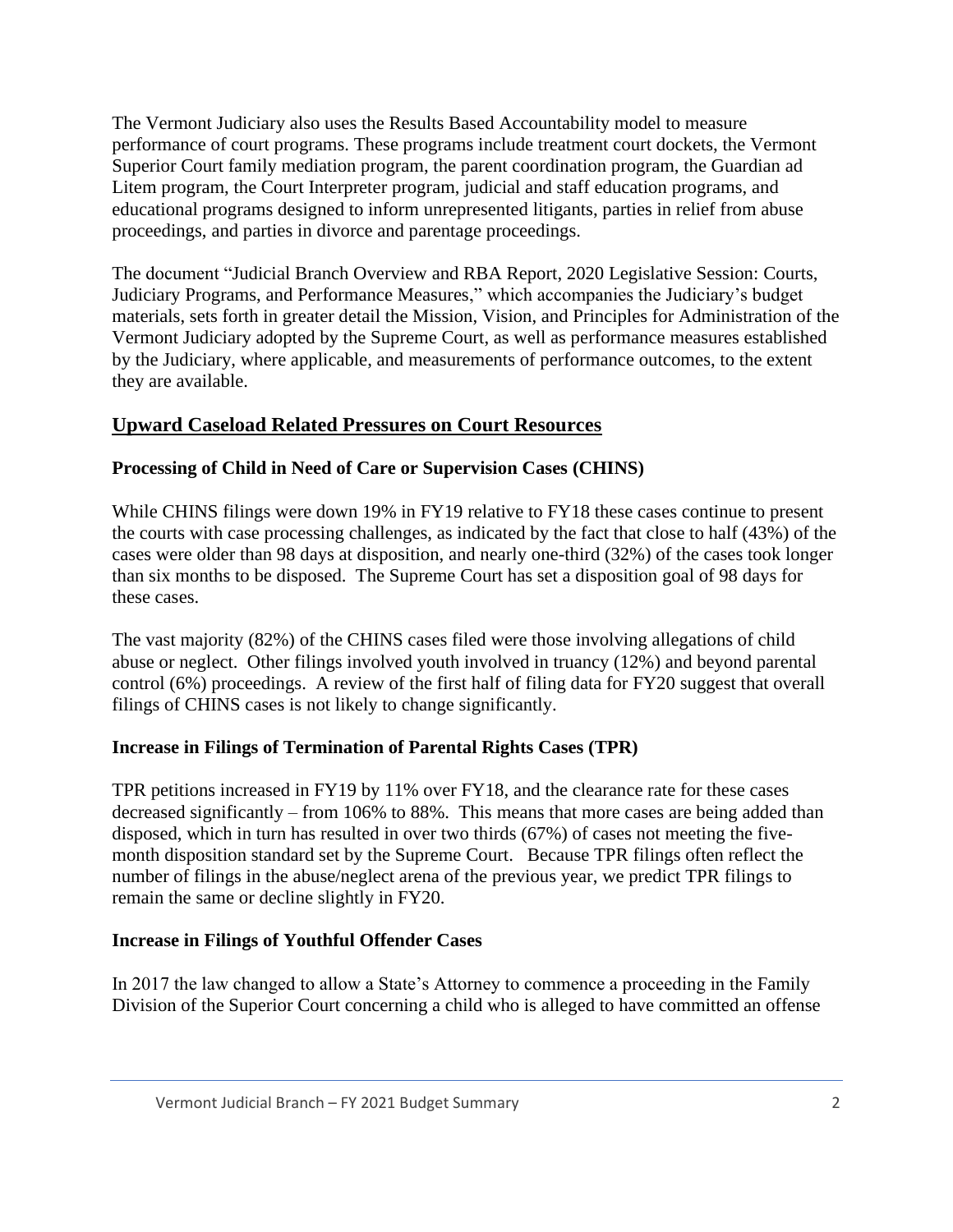between the ages of 16 and 22 that could otherwise be filed in the Criminal Division. The full impact of the change in the law was not realized until FY19.

In FY17, 31 of what are known as "youthful offender" cases were transferred to the Family Division. In FY18, there were 33 such cases transferred. In FY19 there were 504 youthful offender filings transferred to or filed directly in the juvenile courts. Processing these cases requires more resources in the Family Division than it does in the Criminal Division.

For example, hearings are required for youthful offender cases prior to a youth being discharged from probation. In addition to these additional hearings, additional orders must be prepared by the court making a finding that a youth has been determined a youthful offender for purposes under the law. This is a time-consuming step that has had to be taken for all youthful offender cases.

Many of the cases that would have been processed as criminal cases under the old law were often adjudicated after a plea early on in the case with only a fine imposed. No fines can be imposed on youthful offenders within the jurisdiction of the Family Division, meaning that there is generally more time required to adjudicate these cases.

In addition, portions of certain youthful offender hearings are open to the public. This may require dedicated docket time and additional effort and planning on the part of court staff.

This increase in filings and the differences in the way that these cases are now heard in the Family Division has resulted in a significant decline in the clearance rate for these cases from near 100% in FY18, to 57% in FY19. This in turn has resulted in 37% of the disposed cases being concluded beyond the 98-day disposition goal set by the Supreme Court.

## **Upward Trend in Number of Criminal Expungements**

The 2017-2018 legislative session ushered in the passage of several bills that expanded criminal expungement eligibility and required the judiciary to initiate "petitionless" expungement under certain circumstances [see Act 178 (2018), Act 201 (2018), Act 8 (2018 Special Session), and more recently Act 32 (2019)].

The Judiciary estimates that between FY2015 and FY2018, it expunged approximately 719 cases each year. In FY19, the judiciary issued 4,204 orders to expunge criminal records—a 585% increase from the average number the year before.

FY20 is on track to surpass FY19's number. During the first six months of FY20, the judiciary issued 3,873 orders to expunge criminal records. At this rate, the judiciary can expect to issue a total of 7,746 orders to expunge by the end of FY20. This represents a ten-fold increase in expungement orders and expungement processing per year since FY2018.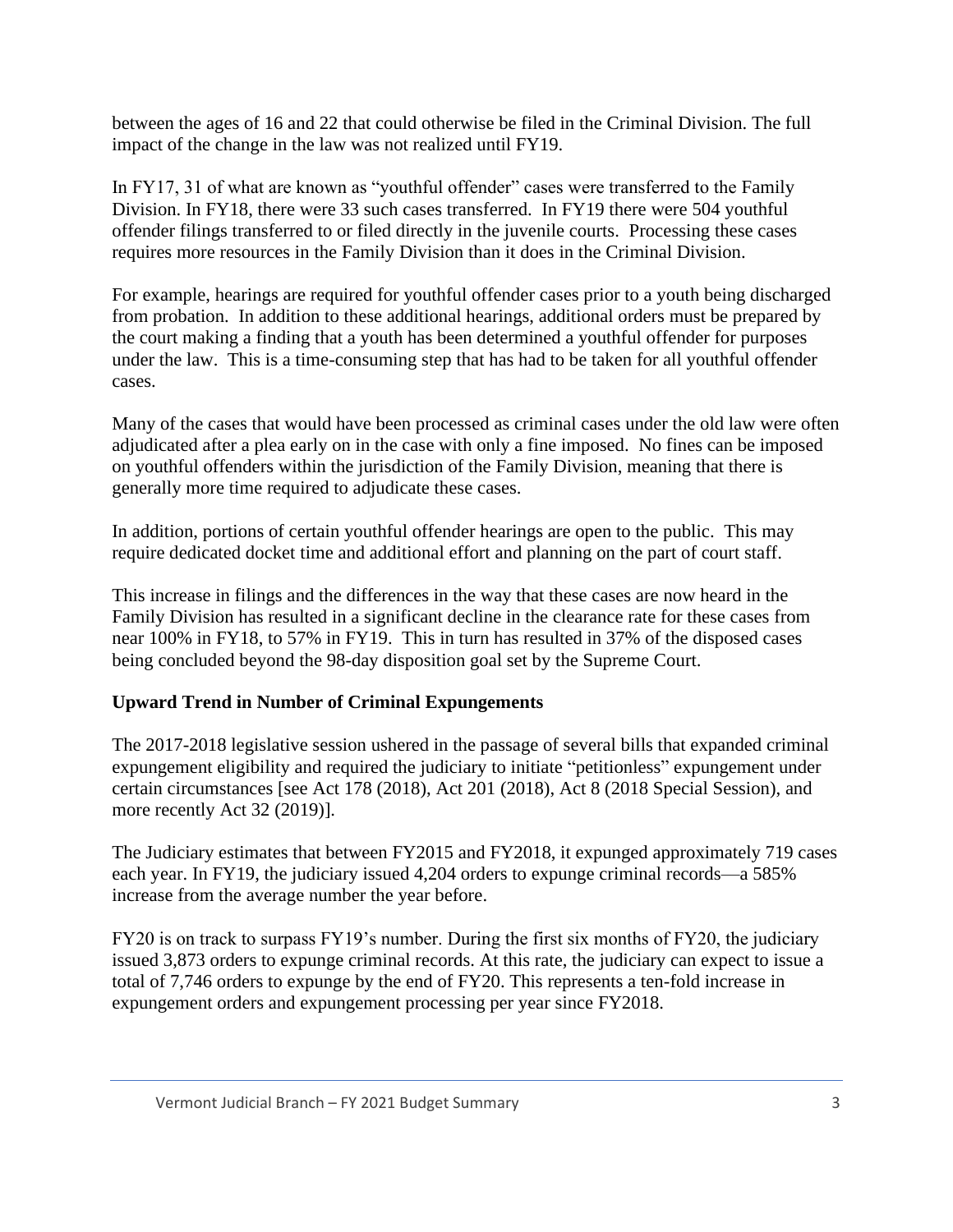| <b>Fiscal</b> | <b>Number of orders</b> | <b>Percent increase</b> |
|---------------|-------------------------|-------------------------|
| Year          | to expunge              | over prior year         |
| 2016          | 719 (estimated)         |                         |
| 2017          | 719 (estimated)         | $0\%$                   |
| 2018          | 719 (estimated)         | 0%                      |
| 2019          | $4,204$ (actual)        | 485%                    |
| 2020          | 7,746 (projected)       | 84%                     |

#### *Fiscal Impact*

In FY19, the Judiciary requested and received a \$200,000 budget adjustment to fund the hiring of five temporary employees to manage the anticipated increase in expungements. At the time the request was granted, the Judiciary estimated it would see 1,400 expungements in FY19—far less than the 4,204 orders actually issued in FY19. A look at the last three fiscal years demonstrates a marked upward trend in expungements. There is no data to suggest there will be a plateau or drop in expungement numbers in the coming years.



Therefore, the Judiciary will continue to require the use of these five temporary employee positions so it can continue to successfully manage its expungement pressures during the period prior to the complete rollout of the new electronic case management system (FY21 and FY22.) While the data clearly forecasts a growing number of expungements in the criminal division, the judiciary is not seeking additional temporary positions to meet this projected need at this time because it will attempt to manage the expungement pressures with these existing resources. In 2022, our electronic case management system will have been fully rolled out. At that time, we will reassess the resources needed for expungements, sealing, and other similar initiatives.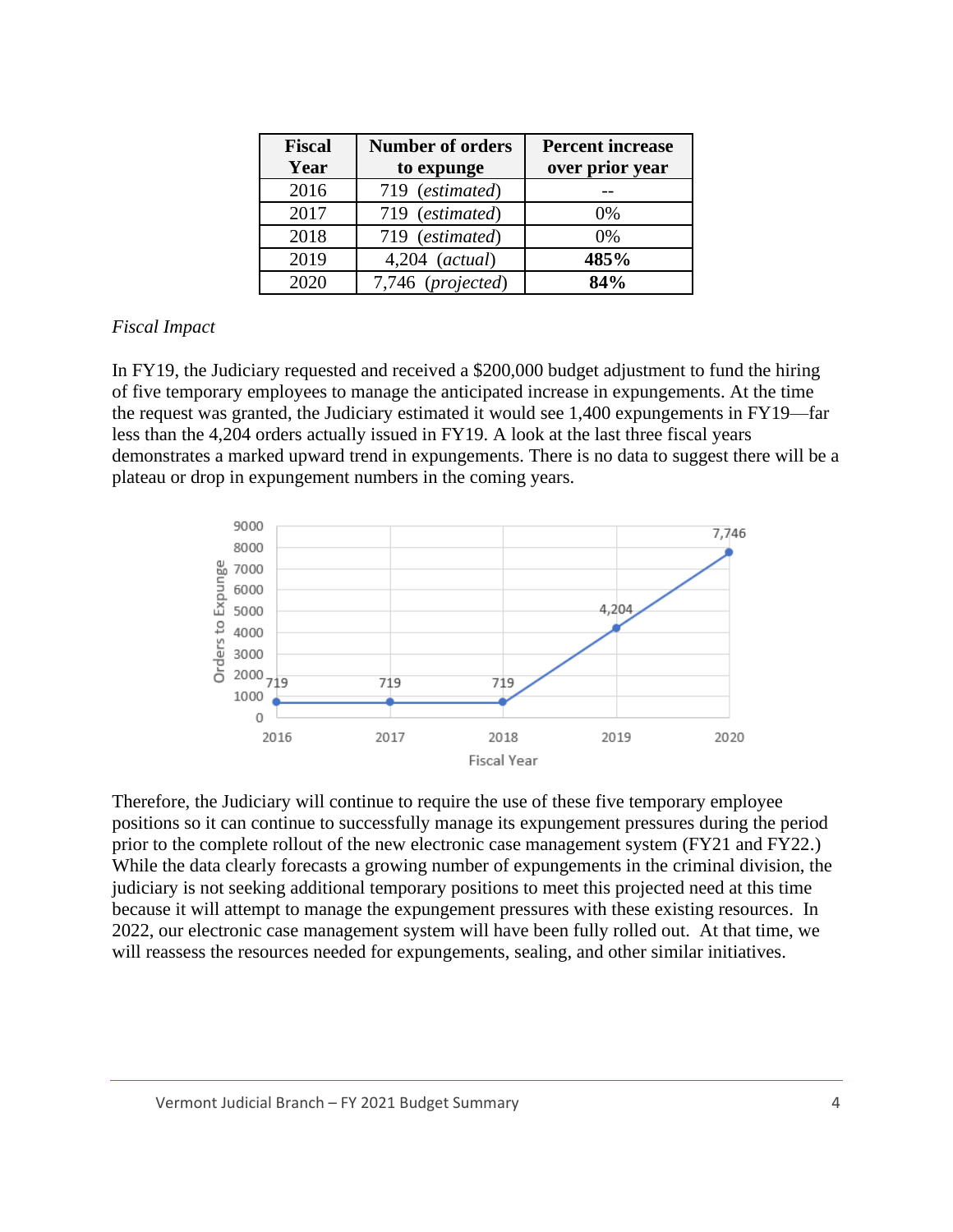# **Structural Challenges in Court System Funding**

The Judiciary's funding structure provides relatively little room to absorb growth in operating costs due to its reliance on General Funds, and there is relatively little leeway to reallocate resources within the Branch due to high share of personnel and physical footprint costs as a share of the total budget.

Over 88% of the Judiciary's budget is funded with General Funds, while only 6% is derived from various fee and surcharge sources, as illustrated in the chart below.

| <b>Fund:</b>                             | <b>FY2021 Governor's</b><br><b>Recommendation</b> | <b>Fund Sources as</b><br><b>Percent of Total</b> |
|------------------------------------------|---------------------------------------------------|---------------------------------------------------|
| General Fund                             | 47,710,260                                        | 88%                                               |
| <b>Fee-based revenue sources:</b>        |                                                   |                                                   |
| <b>Attorney Admission Licensing Fund</b> | 784,629                                           | 2%                                                |
| Special Funds *                          | 2,398,146                                         | 4%                                                |
| <b>Other fund sources:</b>               |                                                   |                                                   |
| Inter-Unit Transfer Fund                 | 2,095,399                                         | 4%                                                |
| <b>Federal Revenue Funds</b>             | 887,586                                           | 2%                                                |
| <b>TOTAL</b>                             | 53,876,020                                        | 100%                                              |

\**Includes Waste Management, Environmental Permit, and Court Technology Funds.*

In addition to being heavily reliant on General Funds, the Judiciary's budget is concentrated in several cost areas. The three largest items- salary and fringe benefits; Fee for Space; and court security contracts- account for 86% of the Branch's expenses. After accounting for mandatory internal service charges and accounting transactions, only 10% of the Judiciary's budget is associated with operating expenses.

| Major category of expense (all funds):   | FY 2021 Governor's    | <b>As Percent of Total</b> |
|------------------------------------------|-----------------------|----------------------------|
|                                          | <b>Recommendation</b> |                            |
| Salary and Fringe (less vacancy savings) | 37,603,318            | 71%                        |
| Fee for Space                            | 5,123,561             | 10%                        |
| Court security contracts                 | 2,909,103             | 5%                         |
| Other internal service charges (ADS;     | 2,057,828             | 3%                         |
| VISION; Insurance)                       |                       |                            |
| Cash payment to DCF (Title IVD           | 400,000               | 1%                         |
| accounting transaction)                  |                       |                            |
| All other expenses                       | 5,782,210             | 10%                        |
| Total (all funds)                        | 53,876,020            | 100%                       |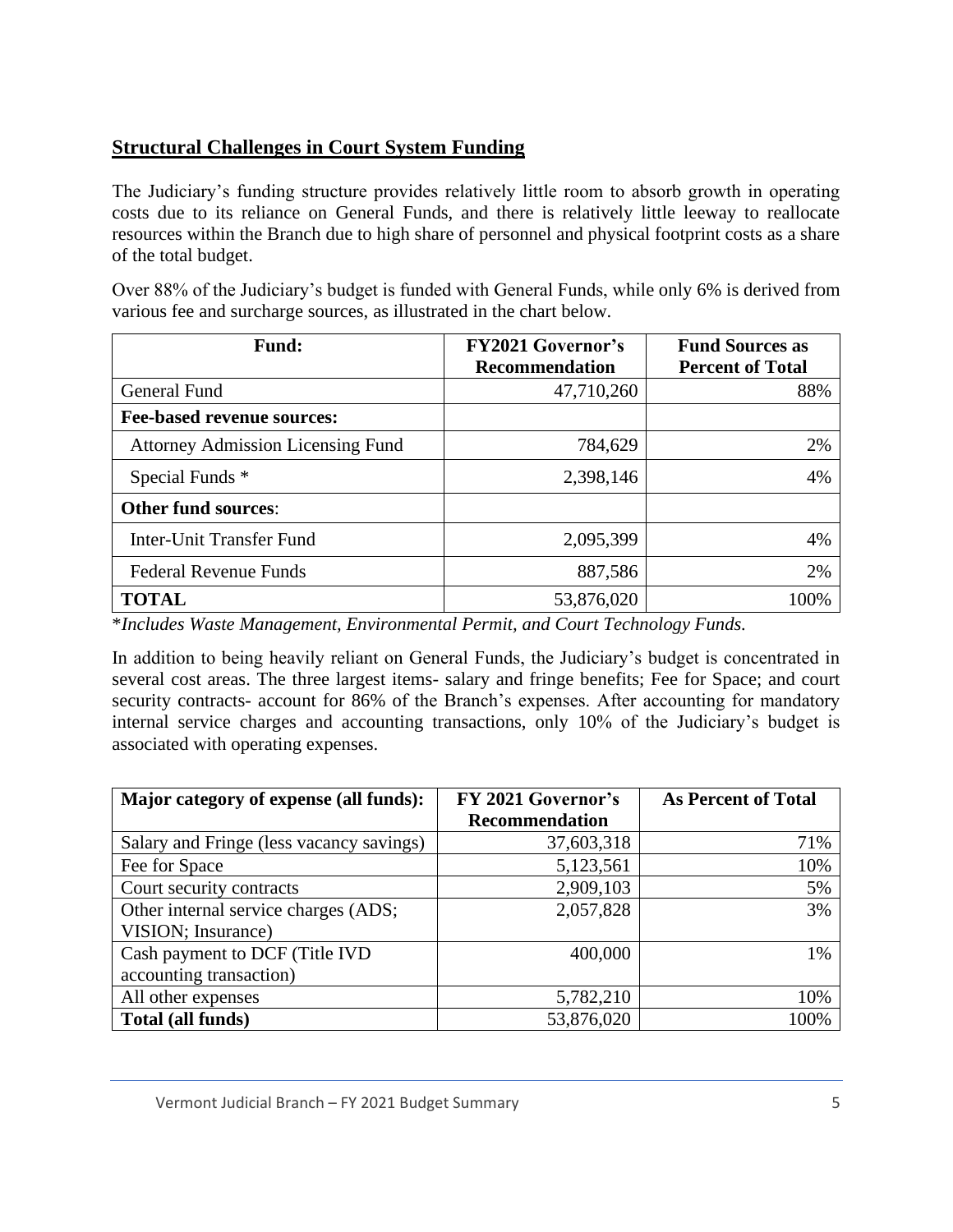The primary sources of budget pressure behind the Judiciary's FY 2021 budget recommendation can be divided into three categories: state-wide pressures that confront all units of State government, Judiciary pressures that are outside of the Judiciary's control, and priorities of the Judiciary. All these pressures increase the cost of funding the Judiciary's current level of services. Funding of these pressures is critical to maintaining- and not falling further behind- the already austere operational capacity, caseload pressures, and constitutional obligations of the Branch.

In addition to those items outlined in this Summary, the Judiciary is currently in the process of collective bargaining with the Vermont State Employees Association. Once a Collective Bargaining Agreement is reached, the Judiciary and the VSEA will also be requesting that the Agreement will be funded in the Pay Act or the FY21 and FY22 Budget, as the Legislature determines.

For now, State-wide General Fund pressures that confront all units of State government include:

- Salary and salary-driven fringe benefits (i.e. the annualization of the FY20 Pay Act): \$915,016
- Internal service charge pressures: \$117,722
- Retirement rate increase: \$137,135

Total state-wide pressures: \$1,169,873, or 2.56% GF increase versus FY20.

The Governor's proposed budget includes funding of those three items.

Pressures outside of the Judiciary's control include:

- Increase in ADS costs: \$763,433
- Anticipated Title IV-D decrease: \$350,000

Total pressures outside the Judiciary's control: \$1,113,433, or 2.44% GF increase versus FY20

The Governor's budget includes the requested funding of ADS cost increases, but it does not include the requested funding for the anticipated Title IV-Decrease.

The figures above make clear that a significant portion of the Judiciary's budget pressures are associated with State-wide issues and other issues outside of the Judiciary's control. We expect to be able to rely upon the Agency of Administration to address those pressures with the Appropriations committees, and we provide further information below regarding the Title IV-D funding request.

We also express our appreciation that, in addition to funding the pressures described above, the Governor also proposed an increase to cover sheriffs' rates, albeit only 50% of what the Judiciary requested. We discuss that issue in more detail below. The sheriffs' rate increase included in the Governor's proposed budget is \$125,000.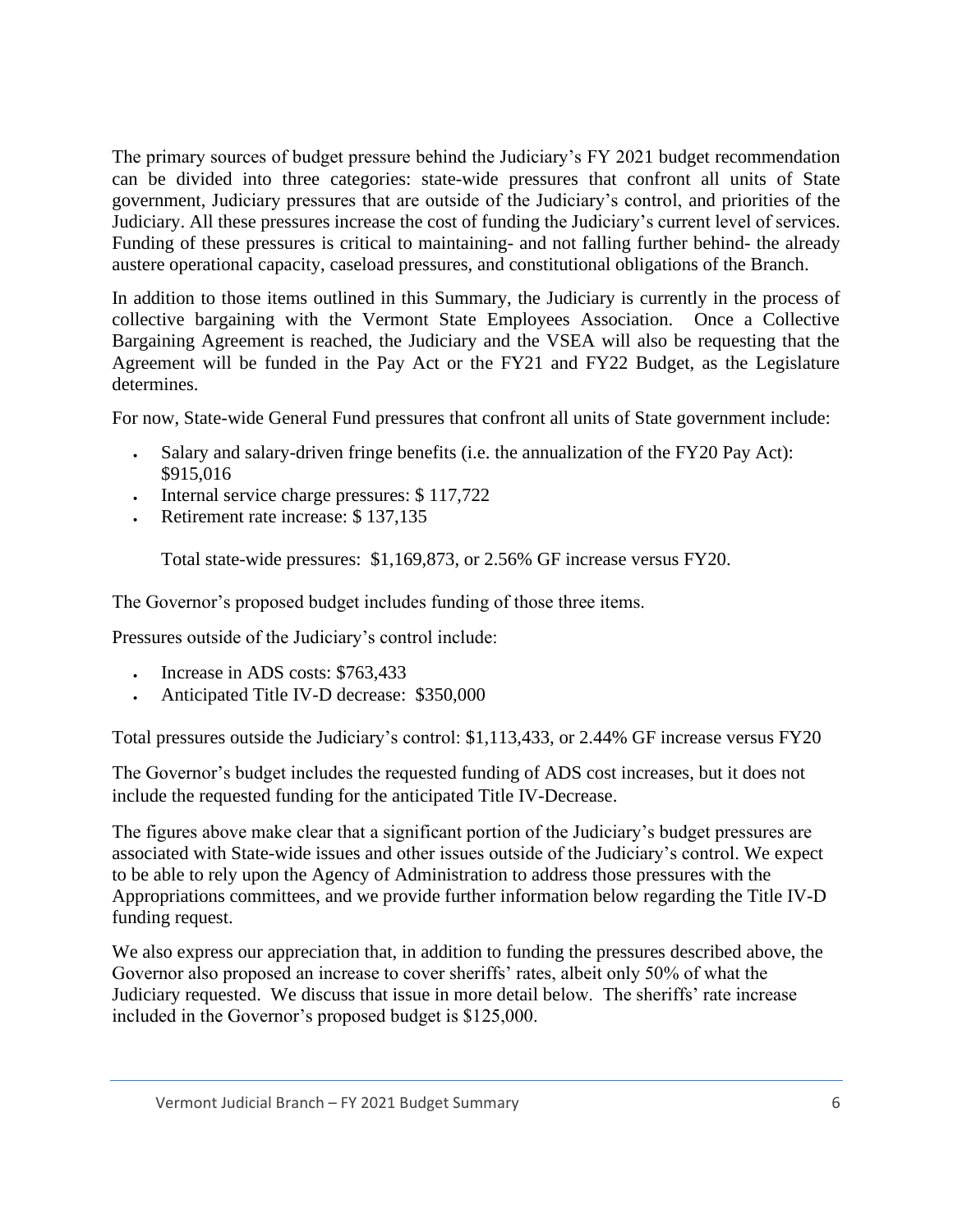# **Process for Development of the Judiciary's FY 2021 Budget Request**

The Supreme Court solicited input from various units within the Judiciary to identify FY 2021 budget pressures and provide a venue for requested new programs and initiatives. Upon the review and compilation of those responses, the Supreme Court identified that the fiscal needs of current operations constituted the highest priority of funding- so that caseloads and other metrics of judicial performance did not decline further. In other words, funding to support statewide pressures like Pay Act requires a significant fiscal increase. Consequently, the Supreme Court found that the following budget pressures were beyond the Courts control and are needed to adequately support the Judiciary's current statutory requirements:

- Increase in ADS costs: \$763,433
- Anticipated Title IV-D decrease: \$350,000

## **Increase in ADS costs: \$763,433**

ADS has increased the rates that are charged to the Judiciary that have resulted in a dramatic increase in IT costs. In FY18, the Judiciary's expense for "demand services" was \$356,102. The Judiciary has been initiating a large IT project (NG-CMS project) that will increase the number of servers and increase costs. The Judiciary therefore budgeted \$391,518 in FY19 with the expectation that the demand bill would be approximately \$400,000. In September 2019 ADS presented a bill for FY19 that was \$633,093 – a 77% increase. Although there was little increase in demand in FY20, the bill for FY20 was \$1,016,600 – an additional 60% increase. ADS projects that the FY21 cost for demand services will be \$1,154,951 – a total of \$763,433 over budget and a 214% increase.

The timing of this information is particularly difficult, since the Judiciary has been unable to make appropriate budget requests for these increases because the Judiciary didn't know about then during the BAA and annual budget timeline required to build the costs into the Judiciary's budget proposals. Given the timing of ADS invoicing, the Judiciary has no option but to request the 3 year increase of \$763,433 all at once. The Judiciary is also making a Budget Adjustment Request for FY20 of \$866,657 to cover the unpaid amounts in FY19 and FY20.

The Governor's Recommended FY21 Budget for the Judiciary includes the full amount of this increase. The Judiciary greatly appreciates that the Governor recognizes the need for such a drastic increase in charges from ADS to be covered in his proposed budget for the Judiciary.

## **Anticipated Title IV-D Decrease: \$350,000**

The Judiciary is working in collaboration with the Office of Child Support (OCS) to review and improve the federally funded Title IV-D Program. The accuracy of Vermont's process of reimbursement for child support hearings has been called into question through both internal reviews and federal audits. Judiciary has brought in an expert to help develop a better methodology. While this work is underway, Vermont has reduced its federal draw down by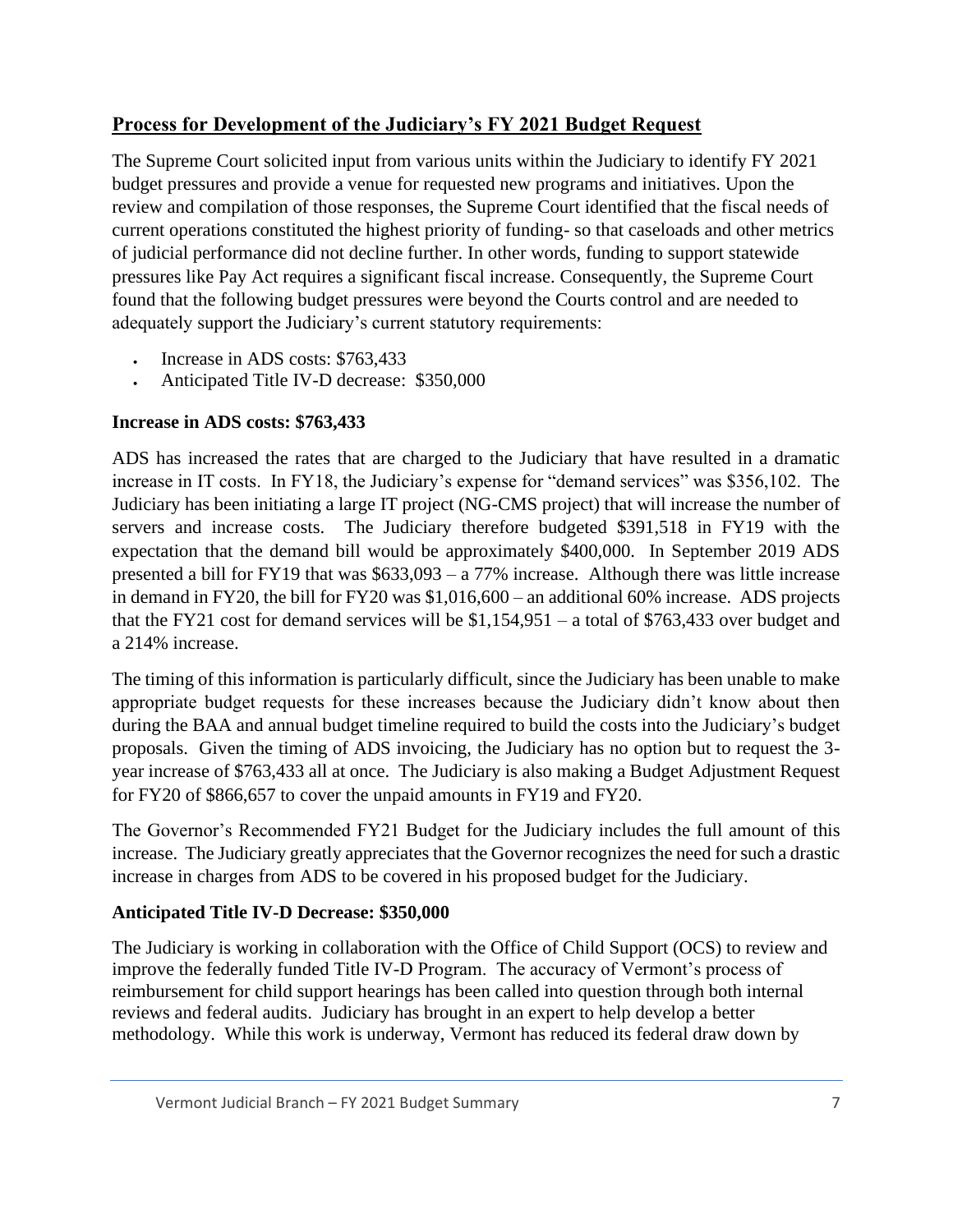about \$165,000 per year for both FY18 and FY19. It is our intention that by the beginning of FY21 a new methodology would be in place and Vermont may be able to make retroactive adjustments for past years, if appropriate. In addition, there is concern that the outcome of the federal OIG audit might involve past year paybacks.

The Court further identified areas that are the highest priorities for the Judiciary. They include:

- Expansion of Court space at Costello courthouse: \$85,000
- Five additional Court Officer positions: \$375,000
- Increase to Sheriff and Private security rates: \$250,000 (50% of which is in the Governor's recommended budget)
- Move RIS salaries from Tech Fund to GF: \$258,632

## **Expansion of Court Space at Costello Courthouse (Chittenden): \$85,000**

The Access and Resource Center and an office of the Judicial Bureau will be co-located at the Costello Courthouse in Chittenden County for purposes of efficiencies and in anticipation of the implementation of the Next Generation Case Management System.

The Access and Resource Center has begun to provide statewide telephone and online assistance to Vermonters. Once the fit-up of the space is finished, the Access and Resource Center will provide walk-in services to unrepresented litigants who identified as Limited English Proficient individuals entitled to court interpretation services under federal law. An expansion of the space in the courthouse is necessary to provide an appropriate multi-use walk in service for Vermonters who needs assistance and an adequate workspace for the Center.

The requested \$85,000 would cover the increase in the fee-for-space for the expansion. All the set-up costs for computer equipment, software and licensing, and workstations are not part of this request.

*Impact if not funded: Without an expansion of the court footprint in the courthouse, it would be impossible to have the necessary space needed for the walk-in Access and Resource Center, which will be located for the convenience of Vermonters on the ground floor of the courthouse. Further, without the space, there is a risk that the plans the Judiciary is pursuing to extend the reach of, and improve the quality of services provided through, its Language Access Program will be compromised. These plans are being developed in consultation with experts in area of access to justice programs generally, and language access services specifically. The Access and Resource Center enjoys the strong support of the U.S. Department of Justice, with which we have an Agreement regarding the Court Interpreter Program.*

# **Five Additional Court Security Officers: \$375,000**

At the request of the Legislature, the Judiciary has conducted two studies over the past four years to review the security operations and infrastructure of State courthouses. Both studies identified the need for additional court security officers because existing staffing levels did not meet best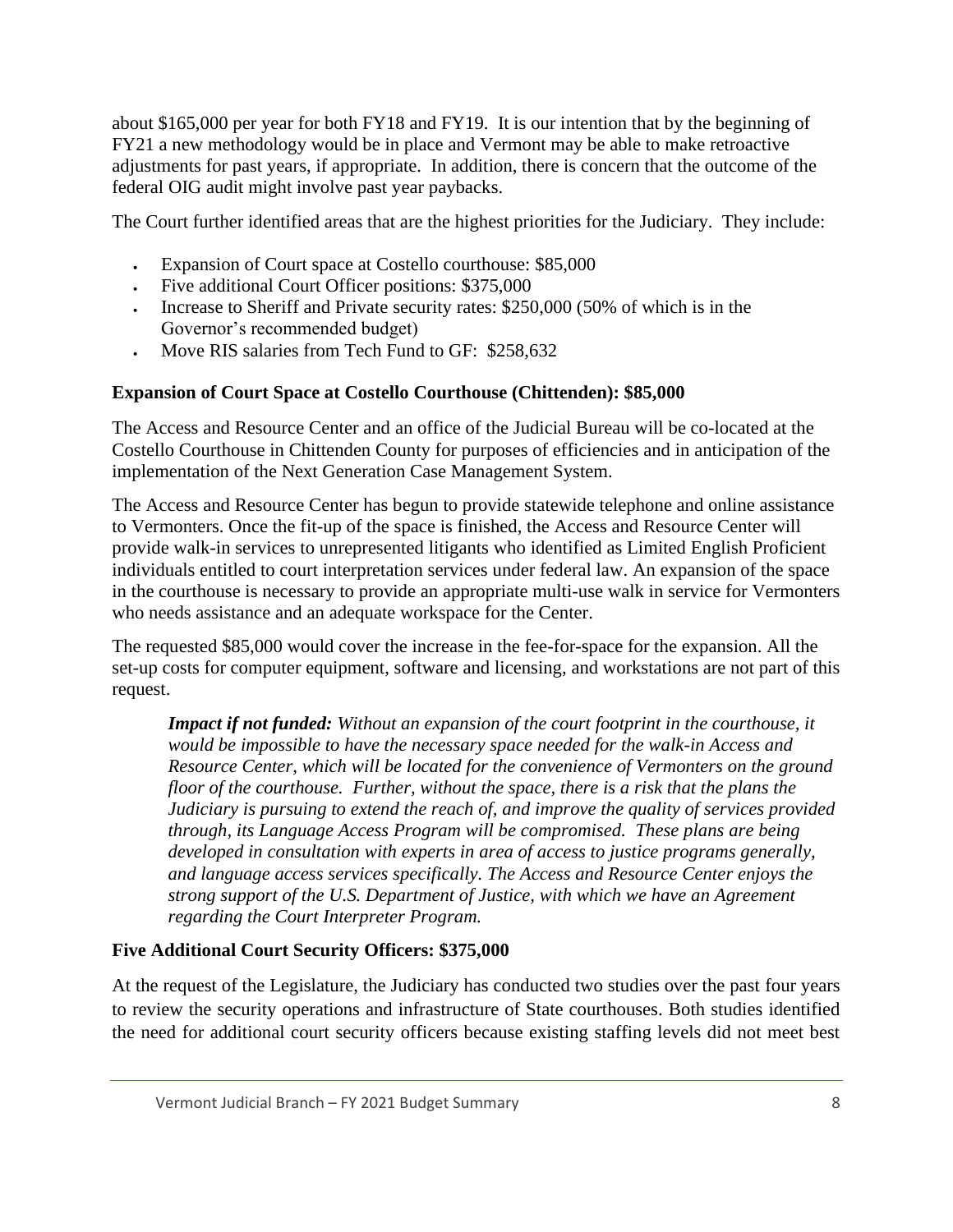practices. In the FY17 budget request, the Judiciary requested 18 additional officers as an initial step toward a minimally-acceptable staffing level; in the FY 2018, the Judiciary requested five additional officers to address five locations where the staffing levels are currently dire and in need of immediate rectification. In FY 18, FY19 and FY20, the Judiciary repeated its request to adequately fund courthouse security. These requests were funded at levels far below what had been requested, and no new security positions were approved.

For FY 2021, the Judiciary reiterates its request for \$375,000 to fund these five most critically needed court officers to bring the staffing levels closer to (albeit still lower than) the recommended levels in the two security studies. Of these five positions, three will be used to make permanent certain temporary positions on which the Judiciary has been relying for court officers, and two will be used to contract for additional deputy sheriffs or for private security, as may be available. The Judiciary will continue to express its concerns about the risks from inadequate court security staffing levels.

*Impact if not funded: The risk will remain high that due to a lack of security our courthouse users and staff are vulnerable and that scheduled hearings and trials will be cancelled at the last minute due to failure by sheriffs and other providers to provide security officers, as has been occurring over the last several weeks. The hours open to the public in the Bennington county courthouse have already been reduced to take account of the fact that security costs in Bennington have exceeded the budget. Security needs from executive branch offices located*  in some courthouses further stretch insufficient security resources. In some cases, the *executive branch offices are utilizing court attorney rooms in the courthouse and staying past the scheduled closing time in order to take advantage of security the Judiciary provides, adding to overtime security costs for the Judiciary and disruption of normal closing hours. Multiple county sheriffs have stated that they will not continue providing courthouse security unless they can cover their costs.*

## **Increase for Sheriffs and Other Security Contractors: \$250,000**

In most Vermont counties, the County Sheriff provides security services in the courthouses. These services are via contract with the Judiciary; there is no constitutional or statutory requirement that the sheriffs provide these services. For many years, the sheriffs have expressed concerns that the rates offered by the Judiciary have not kept up with growth in the costs of those services. The rates for the sheriffs have been an annual concern for the Judiciary and will continue until the rates are raised to a level that supports the services delivered.

The Judiciary is requesting funding with the intent to bring the Judiciary's rates closer to (albeit still lower than) other government entities that utilize the sheriffs' services, and hopefully forestall further voluntary terminations of services by the sheriffs.

*Impact if not funded: Without an increase in hourly rates to the Sheriff's and private security firms we risk losing more Sheriff contracts and risk not being able to meet the fees of private*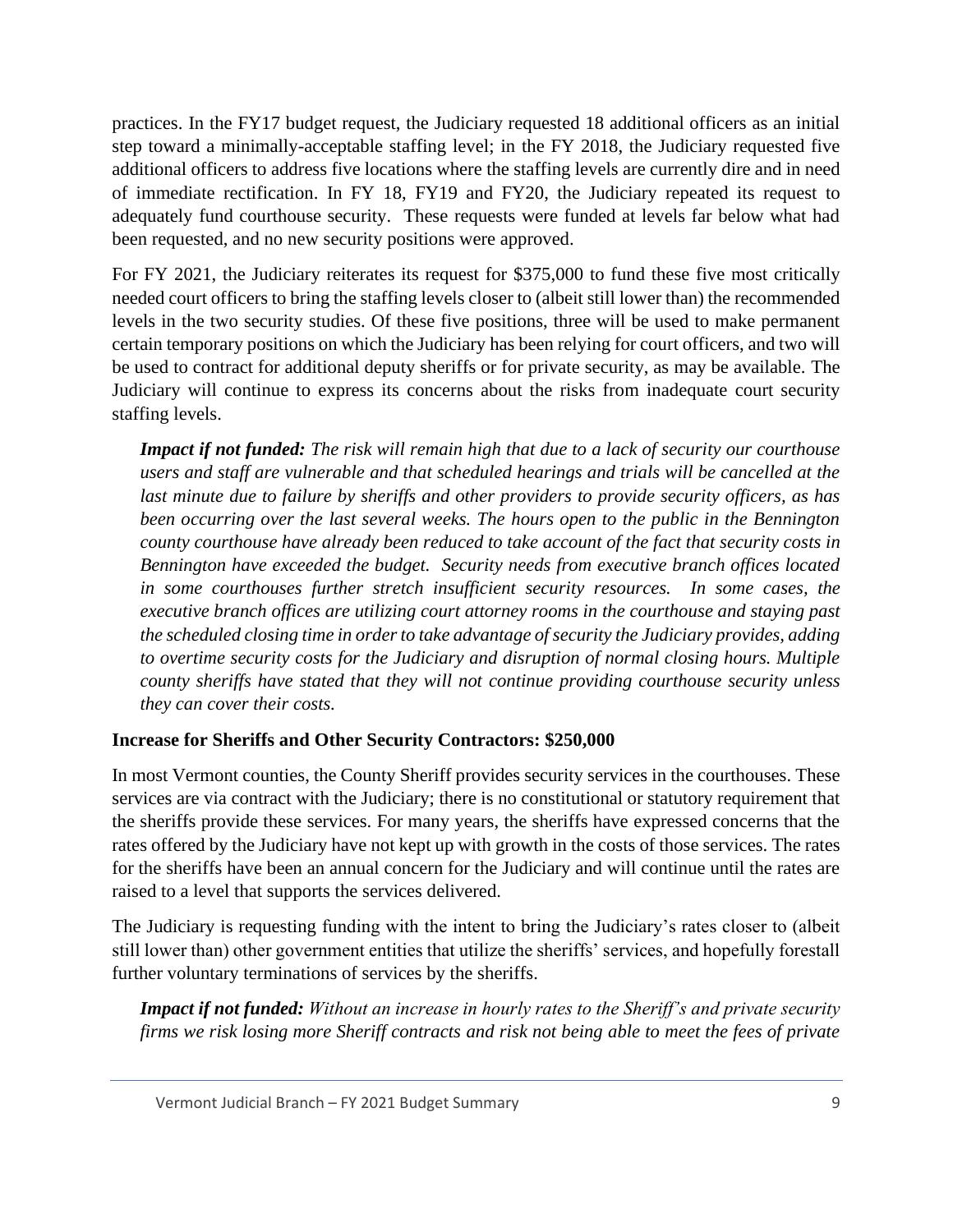*firms. The average hourly rate paid to the Sheriff's by the Judiciary is about \$29.00. BGS is currently paying \$50.00 per hour which the legislature funded, 85% more per hour.*

The Governor's Recommended FY21 Budget includes partial funding of \$125,000 for increasing Sheriffs' rates. The Judiciary appreciates this recognition of the role of the sheriffs in protecting the public and state employees in courthouses. However, it does align with the recent trend of partially addressing an issue that cannot be allowed to continue. For the past four years, the Legislature has funded about half of what has been asked by the Judiciary to resolve this issue. The result has led to further deterioration of courthouse security.

## **Move three RIS Staff Salaries from Court Technology Fund to General Fund: \$258,632**

The Judiciary once again requests to move 3 staff positions out of the Court Technology Fund and into the General Fund. A number of years ago, under a previous administration, Finance and Management indicated this change would be made. We have requested it every year, but it has never been included in the Governor's budget proposal. The placement of these positions in the Tech Fund was meant to be a temporary placement due to underfunding of the General Fund Pay Act in a particular year, after which they were expected to be moved back into the General Fund. The Tech Fund is designed to fund court technology, not ongoing salaries for long-standing permanent positions in the Judiciary.

### **Summary**

| Statewide GF pressures:                   | \$1,169,873 | $(2.56\%$ increase) |
|-------------------------------------------|-------------|---------------------|
| Pressures outside of Judiciary's control: | \$1,113,433 | $(2.44\%$ increase) |
| <b>Judiciary Priorities:</b>              | \$968,632   | $(2.12\%$ increase) |
| <b>Total GF Request:</b>                  | \$3,251,938 | $(7.12\%$ increase) |

# **Key Judiciary Initiatives**

Judiciary staff work diligently every year to deliver and administer justice and to address the existing and emerging needs of court users and expectations of the public. In addition to supporting core Judicial Branch activities, Judiciary staff will dedicate significant time and attention in FY2021 to the initiatives summarized below.

## **Judiciary Next Generation Case Management System (NG-CMS)**

In 2015, the Judiciary embarked on a multi-year initiative to select and implement a Next Generation Case Management System (NG-CMS). We completed our procurement process in June 2017 with the announcement of a contract with Tyler Technologies. Tyler, the largest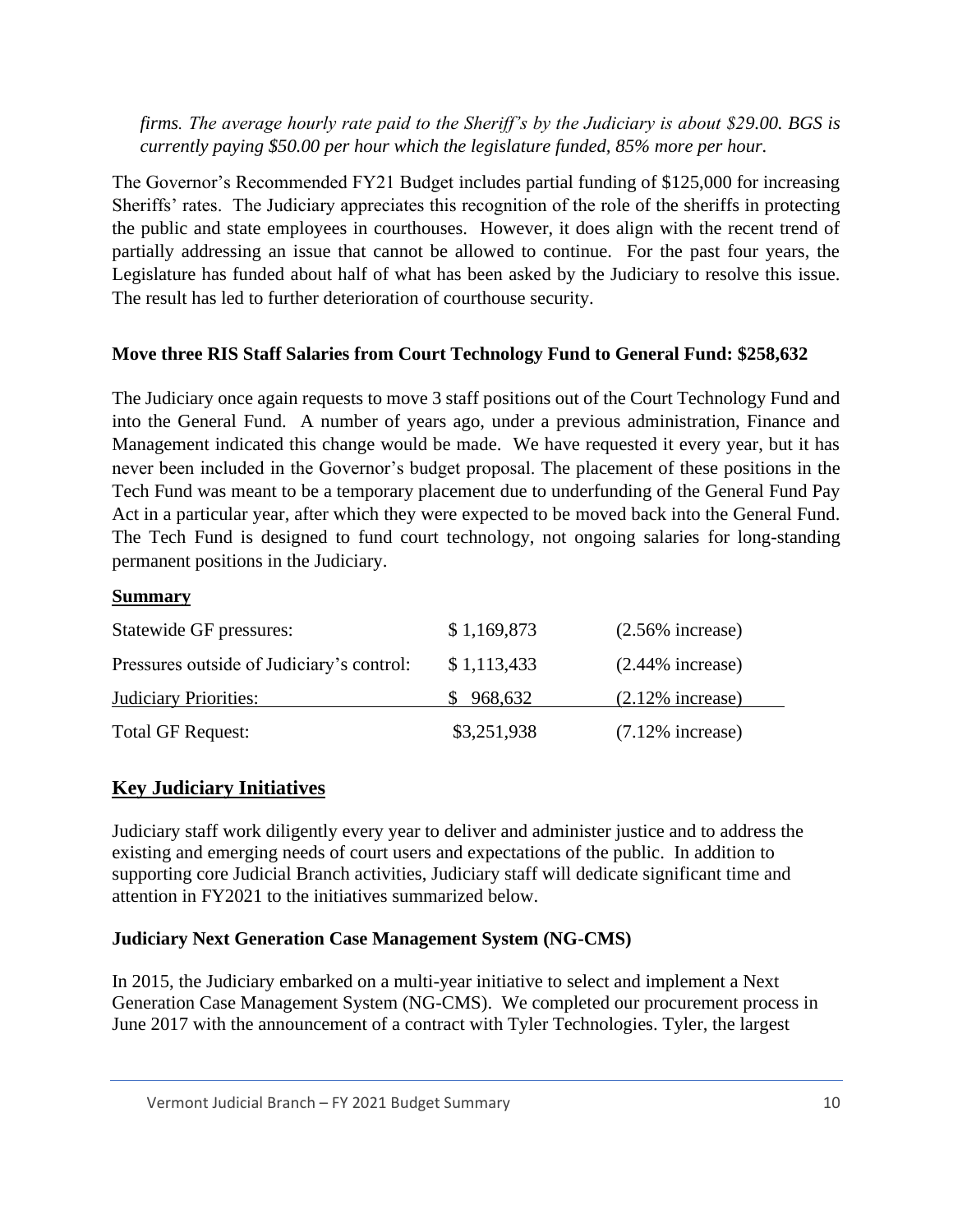public company in the world focused exclusively on state and local government, has implemented their Odyssey Court Case Management System in 13 statewide court systems and over 600 county or municipal courts. The Judicial Bureau successfully transitioned onto Odyssey in June 2019. The trial courts in Windham, Windsor, and Orange will transition onto Odyssey in March 2020. Details about the rollout of the system to other counties is available at the [NG-CMS page](https://www.vermontjudiciary.org/about-vermont-judiciary/next-generation-court-case-management-system/faq) of the Judiciary's website.

We expect that our implementation of Odyssey, scheduled to rollout regionally across the State through 2020, will drive the transformation of the Judiciary's case management process from a paper-driven to an electronic-focused business model, improving access to justice, strengthening interagency communication, and enabling more efficient court operations. Funding has been provided through the following Capital Bills: FY16/FY17 \$4.55MM, FY18 \$2.8MM, FY19 \$1.4MM and FY20 \$1.56MM; as well as the utilization of Judiciary Court Technology Fund reserves for \$2.4MM.

### **CHINS Reform Activities**

### *Regional Family Treatment Docket Pilot*

In September 2019, the Supreme Court responded to an initiative of a group of stakeholders in Chittenden County by authorizing the creation of a regional family treatment docket pilot program. The Court's authorization was consistent with the recommendations of the [Vermont](https://www.vermontjudiciary.org/about-vermont-judiciary/boards-and-committees/commission-on-family-treatment-dockets) [Judicial Commission on Family Treatment Dockets.](https://www.vermontjudiciary.org/about-vermont-judiciary/boards-and-committees/commission-on-family-treatment-dockets) The Commission was formed in 2018 in response to the dramatic upsurge in child protection cases fueled by the opioid crisis. Members of the Commission include representatives from all three branches of government as well as representatives from the private sector.

Consistent with the recommendations of the Commission, the pilot docket in Chittenden County will be based on a "parallel model," meaning that, while cases in the pilot will remain on the CHINS docket, they will be overseen for treatment-related compliance purposes by a regional Judicial Master.

The Chief Superior Judge and staff from the Court Administrator's Office are working with a Chittenden County-based planning team on the design of the pilot program and to secure funding to support its operations. Recently released Family Treatment [Best Practice Standards](https://www.nadcp.org/wp-content/uploads/2019/09/Family-Treatment-Court-Best-Practice-Standards_Final2.pdf) promulgated by the National Association of Drug Court Professionals and the Center for Children and Family Futures are informing these efforts. It is anticipated that the pilot program will begin operation in during 2020.

### *System Evaluation*

The Judiciary has contracted with the National Center for State Courts (NCSC) to conduct a review of how CHINS cases are processed and adjudicated. The project, which was requested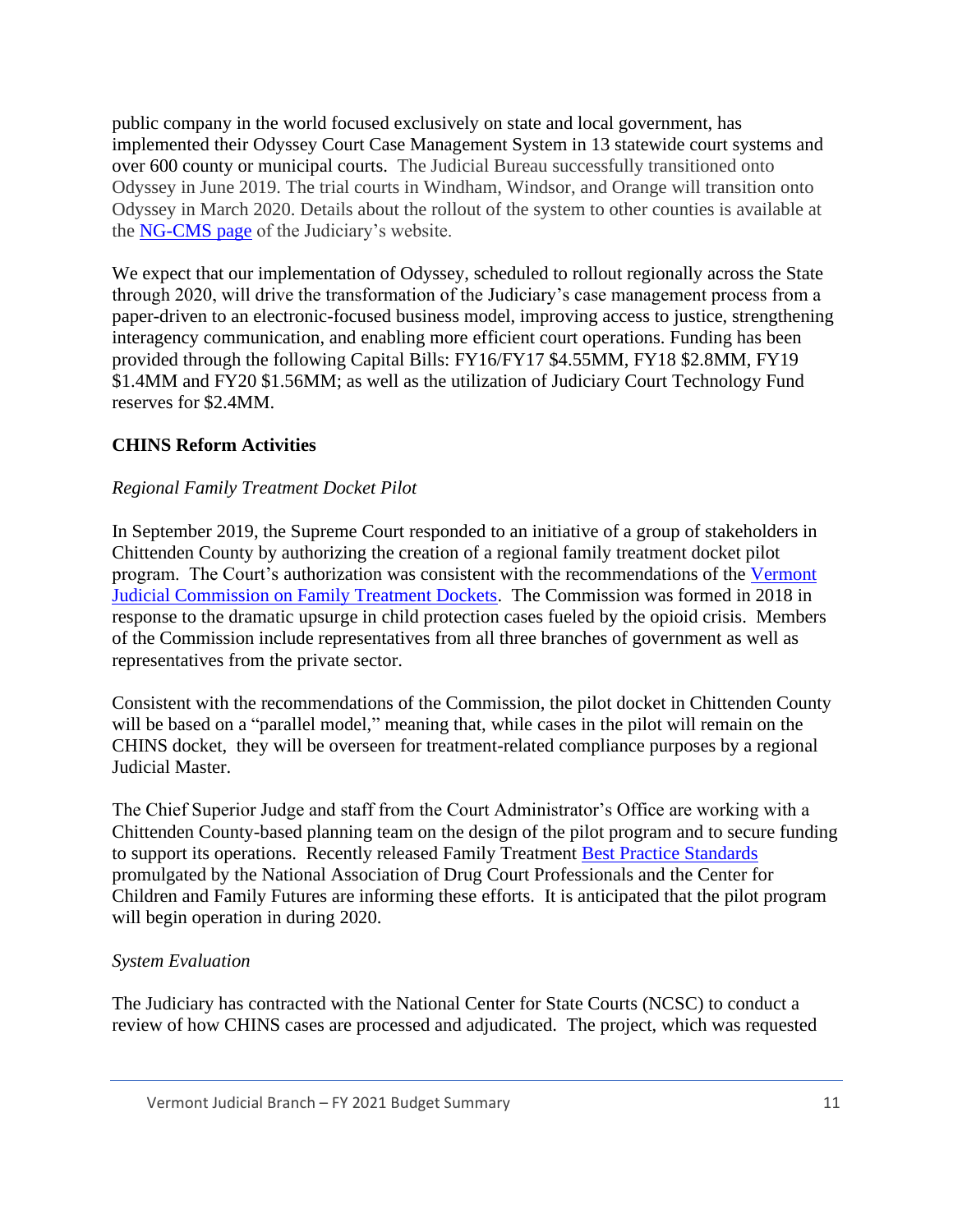by the Legislature, will involve consideration of models used in other jurisdictions and will include court observations and input from community members, service providers, guardians ad litem, and individuals involved in Family Division proceedings. The final report, which is expected in the Fall of 2020, will include, among other things, the identification of effective and promising court-based strategies and recommendations regarding innovations that may reduce the need for intervention by the Department of Children and Families.

### *Judicial Master and Statewide Programs Manager*

The Judiciary is hiring a Judicial Master to assist in the screening, identification, prioritization and overall case management of CHINS cases around the state as needed. The Judicial Master will also preside over select hearings and reviews involving parents involved in regional treatment docket programs, to include any hearings and reviews related to parent-child contact; preliminary hearings and status conferences; and screening cases for mediation or other restorative processes such as family group conferencing.

The Judiciary is also hiring a statewide Programs Manager to assist in the development and administration of family behavioral health programs within the Judiciary. Accordingly, this person will be involved in the planning for and administration of regional treatment dockets, such as the pilot program recently authorized. A number of counties have expressed interest in such programs.

#### **Access to Justice**

### *Judiciary Access and Resource Center*

Plans are underway to convert space in the Costello Courthouse in Burlington into a Judiciary Access and Resource Center. The goals of the Access and Resource Center are as follows:

- Establish a Self-Help Center The center will provide a variety of free services and procedural assistance to self-represented people, in person, over the phone, online, and by email.
- Establish a Language Access Center The center will support the Judiciary's Language Access Program and will include a space for video remote interpreting services and a space for interpreter training.
- Information Center Staff The proposed space is sufficient to deploy some Information Center staff from other locations in the building. This relocation will facilitate the expansion of centralized services provided by the Information Center, and enable staff to provide services in the proposed Self-Help Center.

Desired features of the Access and Resource Center include the following: